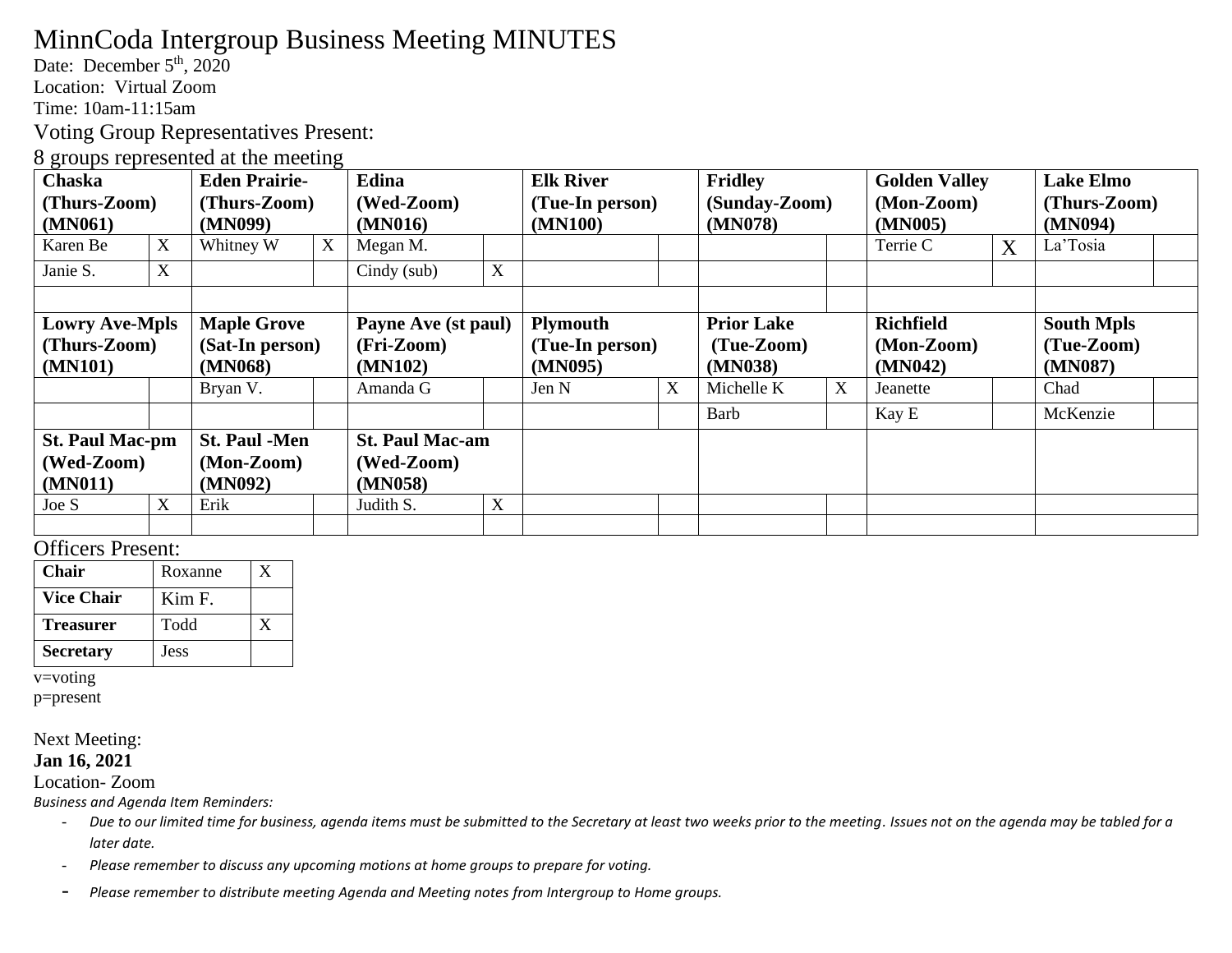## MOTIONS:

| <b>Motion</b>                                      | 2nd | <b>For</b> | <b>Opposed</b> | Abstain | <b>Other Notes</b>                           |  |
|----------------------------------------------------|-----|------------|----------------|---------|----------------------------------------------|--|
| September meeting minutes                          |     | 10         |                |         | Motion carried                               |  |
| Motion -accept officers for 2021                   |     |            |                |         | Officer candidates abstained; Motion carried |  |
| Motion -to give CoDA World an added \$1000         |     | 10         |                |         | Motion carried                               |  |
| donation immediately                               |     |            |                |         |                                              |  |
| Accept calendar dates for 2021 Intergroup meetings |     | 10         |                |         | Motion carried                               |  |

## AGENDA:

| <b>Items/Topic</b>      | <b>Discussion</b>                                                        | <b>Decision Action Needed or Follow/Up</b>              |
|-------------------------|--------------------------------------------------------------------------|---------------------------------------------------------|
| Intro                   | <b>Opening Prayer</b>                                                    |                                                         |
|                         | Welcome and Introductions                                                |                                                         |
| Announcements           | Please notify one of the Intergroup officers before disbanding or if you |                                                         |
| and Reminders           | are starting a new meeting or know of one starting.                      |                                                         |
|                         |                                                                          |                                                         |
|                         | If you are electing a new GSR please contact Kim F via email at          | NOTE: New reps will need to contact the vice-chair, Kim |
|                         | kfortney4198@gmail.com or via phone at 651-214-4198-she will             | F and not the secretary before attending their first    |
|                         | add them to band as well as give overview information on GSR             | meeting.                                                |
|                         | position including tutorial of band and where to see intergroup          |                                                         |
|                         | meeting dates; review by-laws; discuss intergroup procedures; copies     |                                                         |
|                         | of previous meeting minutes etc.                                         |                                                         |
|                         | <b>Submit any meeting changes:</b> Zoom to in-person – please notify     |                                                         |
|                         | Roxanne to update MinnCoda.org                                           |                                                         |
| <b>CoDA Virtual</b>     | Did anyone attend?                                                       | Cindy and Joe shared their insights. Topic was          |
| Convention              | Sharing on what worked well?                                             | gratitude. Workshops and a speaker. There were some     |
|                         |                                                                          | technical/volunteer problems however they will          |
|                         |                                                                          | improve as bugs are worked out. About 200 people        |
|                         |                                                                          | attended worldwide via Zoom.                            |
|                         |                                                                          | Convention video will be viewable on YouTube at         |
|                         |                                                                          | https://www.youtube.com/watch?v=NrLK7Bk-                |
|                         |                                                                          | xnY&t=1502s                                             |
| <b>Treasurer Report</b> | Report given by Todd<br>$\circ$                                          | Group giving since last meeting: \$265                  |
|                         |                                                                          | no expenses                                             |
|                         |                                                                          | balance is now \$5061.72                                |